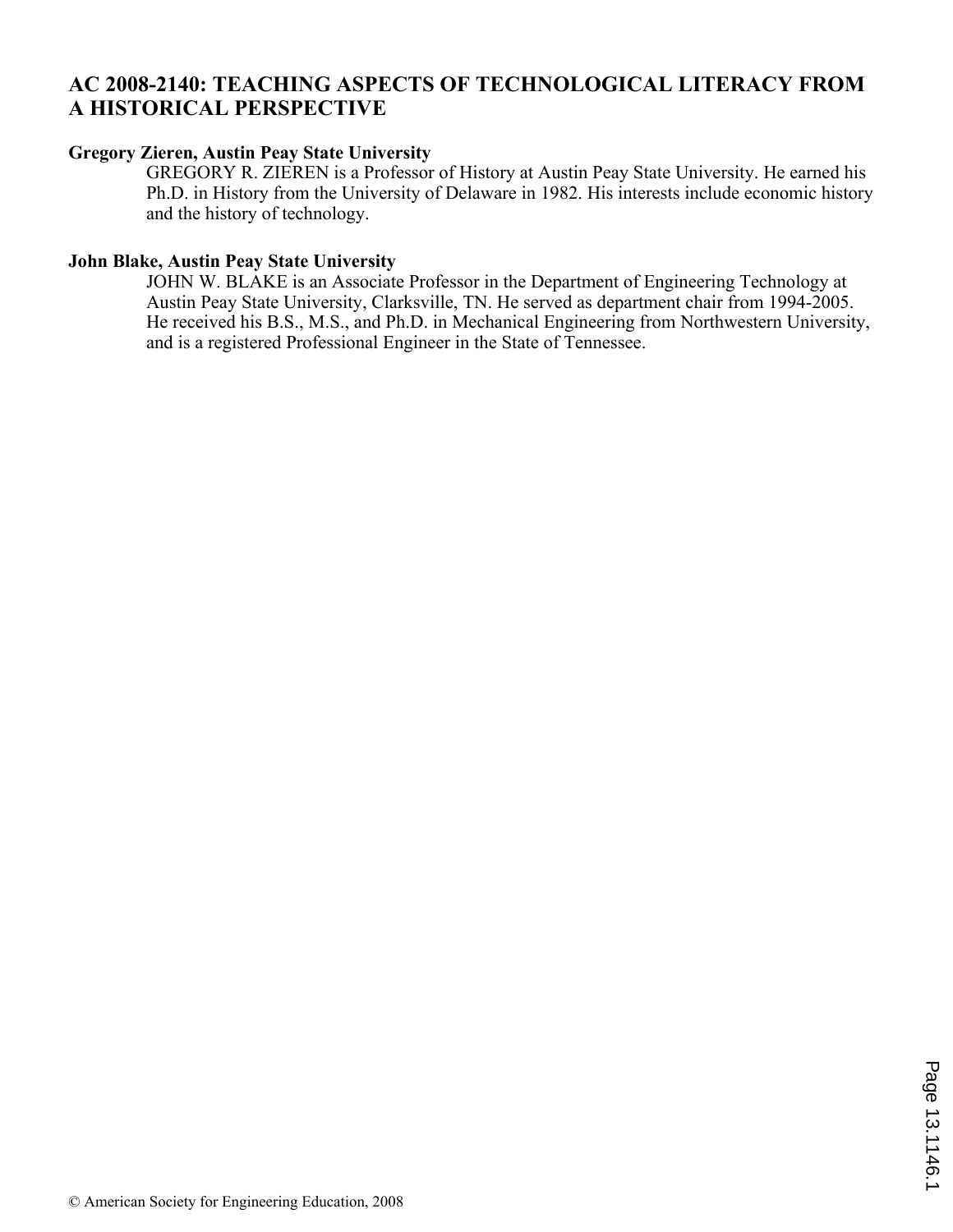# Teaching Aspects of Technological Literacy From a Historical Perspective

### **Abstract**

While technological literacy is a topic of special interest to engineering educators, the subject is not limited just to areas of knowledge familiar to engineers. To cover the relevant issues requires knowledge not only of technology, engineering practice, and selected topics from science, but also from business, economics, and the social sciences.

History provides an abundance of examples of technological innovations and their impact on society. Case studies based on these examples can be used to teach aspects of technological literacy. The ideal person to develop historical case studies is both an engineer and a historian. It is rare to find one person who is qualified academically in both fields. If such an individual is not available, then there is the option of forming an instructional team consisting of a historian and an engineer. Working together, this team can present both technological and historical aspects of different technological innovations.

Several years ago, the authors had the pleasure of working as an instructional team to teach a special course in the history of technology. The authors found the experience of team teaching to be both enjoyable and rewarding, and hope that this paper will encourage others to try a similar arrangement. This paper will discuss the course as taught and lessons learned. It will discuss roles for the historian and the engineer in the course, and explore options for enlarging the instructional team to include members from other fields. The paper will also examine administrative issues involved in assigning two instructors to a single course.

The paper will give special emphasis to the historian's perspective on engineering and technology. To fully appreciate technology, one must understand its impact on society and the economy. The historian who specialized in economic history has a valuable perspective on the impact of technological change on society. Historians who specialize in other fields can point to cases where a technological innovation was a critical element in the course of history. The paper will also explore areas where the engineer's ability to understand how technology works is needed, and how the expertise of the engineer and the historian can complement each other.

#### **Introduction**

In the National Academy of Engineering (NAE) publication "Technically Speaking," technological literacy is described as giving people the knowledge necessary to understand, think critically about, and make informed decisions about technology.<sup>1</sup> The report describes this as having the dimensions of knowledge, ways of thinking and acting, and capabilities. In this description, knowledge includes understanding of how a technology comes into being and the conditions necessary for its development and how technology changes people's lives and how humans affect the development of technology. Ways of thinking and acting include helping people learn how to participate intelligently and effectively in making decisions as a community about technology. $2$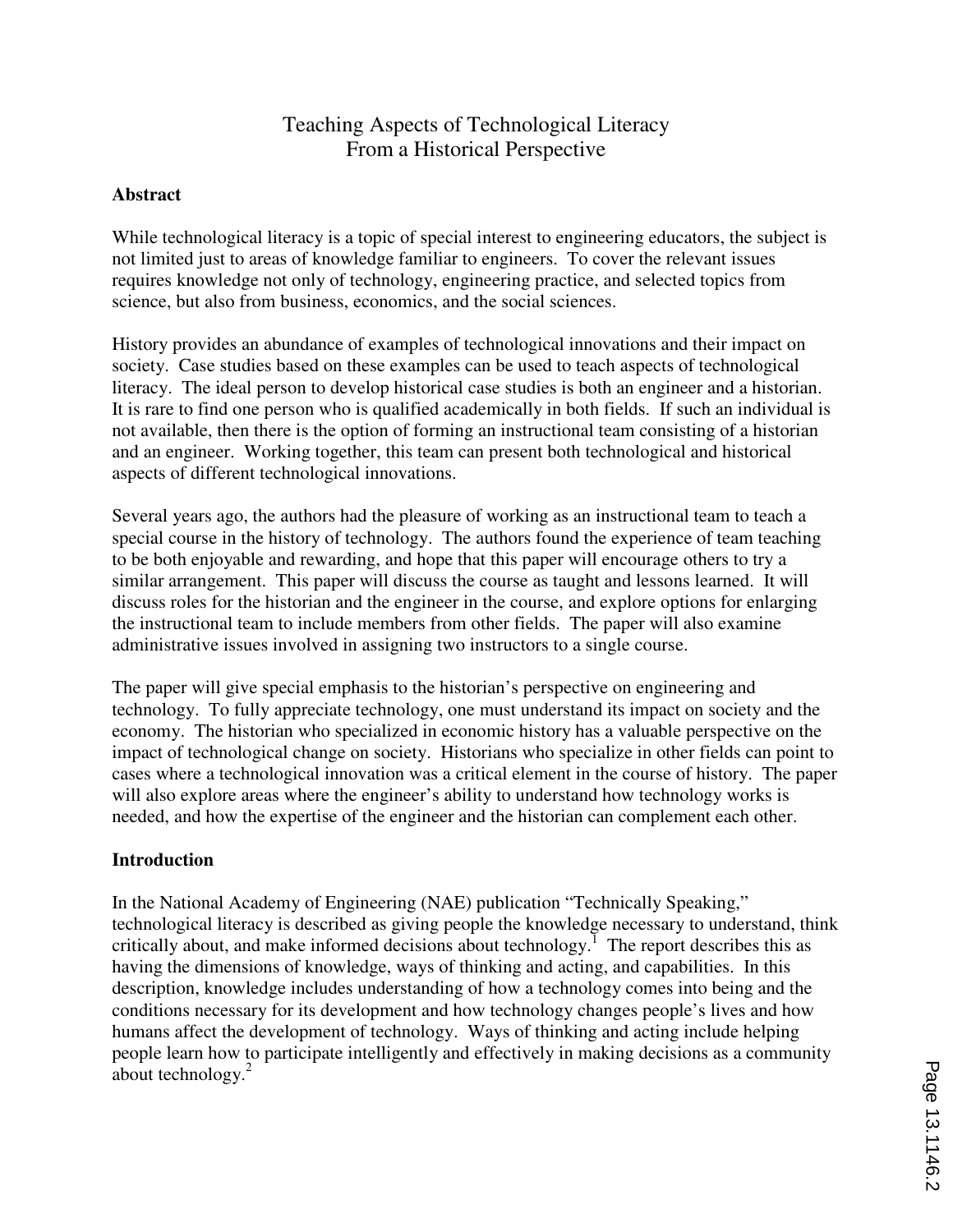In addition to the NAE report, technological literacy has been the subject of a National Science Foundation (NSF) report<sup>3</sup> and of papers presented at a series of American Society for Engineering Education (ASEE) conference sessions. In one paper, Ollis and Pearson discuss technological literacy, and note that it is "hard to imagine any single person, even an engineer, possessing all of the traits associated with technological literacy."<sup>4</sup> Many institutions have offered courses to help students develop technological literacy; in one paper from 2006, Krupczak and Ollis review twelve such courses.<sup>5</sup>Their review shows many different approaches to teaching the subject. Ollis has been successful with courses that include device dissection.<sup>6</sup> Carlson recommends an approach based on case studies from the history of technology.<sup>7</sup>A more thorough review of this literature is given by one of the authors in (8).

As noted by Carlson, many facets of technological literacy can be explored through case studies from the history of technology. Historical examples can show the development of a new technology, how a new technology can affect the lives of people, and how people make decisions that affect, or can stop, technological change. While a course focused on the history of technology will not cover all aspects of technological literacy, it can cover many pertinent aspects and can make a significant contribution to the technological literacy of people who participate in such a course.

## **Teaching a Course in the History of Technology**

In the spring of 1998, one of the authors, a professor of history, was contemplating offering a course on the history of technology for students in the university's honors program. The vision for the course included a team of instructors and guest lectures from faculty members across the university. The historian wanted to find a partner to serve as a second principal instructor. Given the material, it made sense to find someone with an engineering background. The other author, a professor in the engineering technology department, had a strong interest in this area, and agreed to be the second principal instructor.

The honors program gave faculty a unique opportunity to explore new courses. The university bulletin described the program in terms of "interdisciplinary courses … team taught by professors from a variety of disciplines ... in small classes."<sup>9</sup> Students who applied for and were accepted into this program had to meet high academic standards. With students in the program being required to take honors courses, there was reasonable assurance for the instructors that the course would attract sufficient enrollment. For the program, the course would be offered as an upper level course for junior and senior students.

The course was offered in the fall of 1999. Due to changes in the honors program and in policies regarding assignment of two instructors to one course, the authors have not been able to date to build on the success of this initial effort.

### **Course Focus and Content**

While the goals of this course could be met by looking at any period in history, the authors chose to focus primarily on the period from the Industrial Revolution to the present, and explored the development of  $19<sup>th</sup>$  and  $20<sup>th</sup>$  century technology and American inventions and innovations. The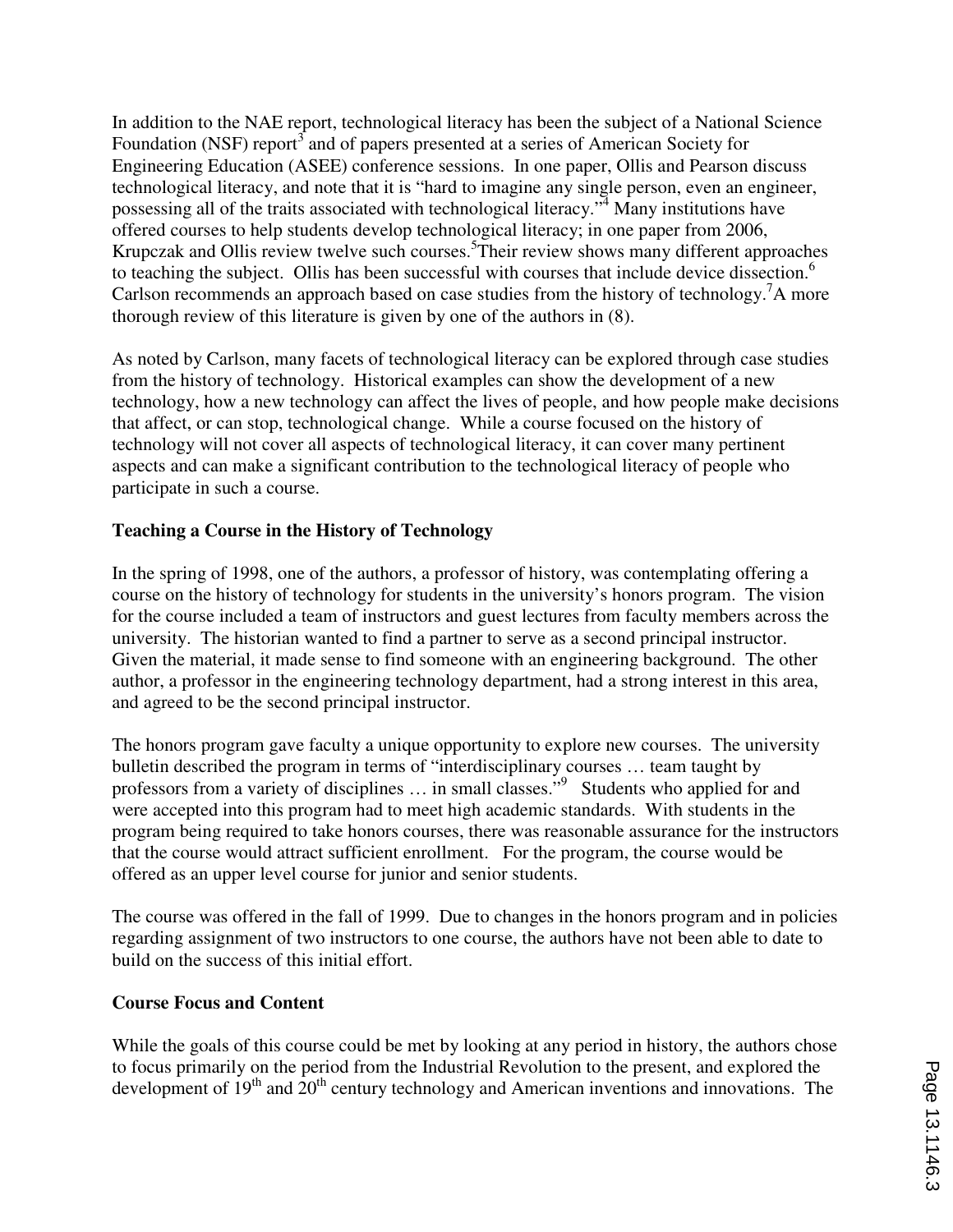university core requirements include two courses in American history, and the focus on developments in the United States let students to build on this foundation.

In the planning stages for the course, the authors discussed and selected specific topics for presentation. Lecture topics presented by the authors included

- Machinery in the First Industrial Revolution,
- Resistance to Technology: Luddites, Child Labor,
- the Early American Industrial Revolution,
- the American System of Machine Tools,
- the Brooklyn Bridge,
- the Steam Engine: Revolution in Power,
- the Steam Engine in Transportation Railroads,
- the Age of Electricity Telegraph, Telephone, Edison,
- Technology on Display: World's Fairs,
- Taylor, Ford, and Mass Production,
- Human Flight: Development of Aircraft, and
- Technocracy and the Rule of the Engineer.

Each author then took responsibility for certain topics. The history professor took responsibility for the evolution of manufacturing for mass production, bridges and structures culminating in the Brooklyn Bridge, Ford and Taylor, and for celebrations of technology and progress in world's fairs. The engineering technology professor took responsibility for transportation in general, steam engines, and for aircraft. He also lectured on the engineering profession and the relationship between engineering, science, and technology.

Both instructors gave introductory lectures to set the stage for the course. The engineering technology professor gave a broad overview of technology from ancient times, and the history professor focused on important issues in the historical study of technology. Similar discussions are found in books by the engineering professor David Billington<sup>10</sup> and the historian David Nye,<sup>11</sup> among others. A discussion of Leonardo da Vinci was used as a bridge to the modern era, and then the course moved on to the Industrial Revolution and then to developments in America.

Lectures by the primary instructors were interspersed with presentations by guest lecturers. The topics included

- Technology in the Ancient World,
- Technology of Materials: Steel,
- Technology of War,
- Representations of Technology,
- Technology Managed: Swedish Social Democracy,
- Technology of War: the Atomic Genie,
- History of the Computer, and
- History of the Internet.

This allowed us to bring a wide range of expertise into the course. For example, a professor in classical studies discussed technological developments in the Greek world. Another history professor who specializes in military and naval history spoke on the technology of war, while a physics professor spoke on atomic bombs. A colleague with a special interest in early automobiles and road building spoke on these subjects. An art professor talked about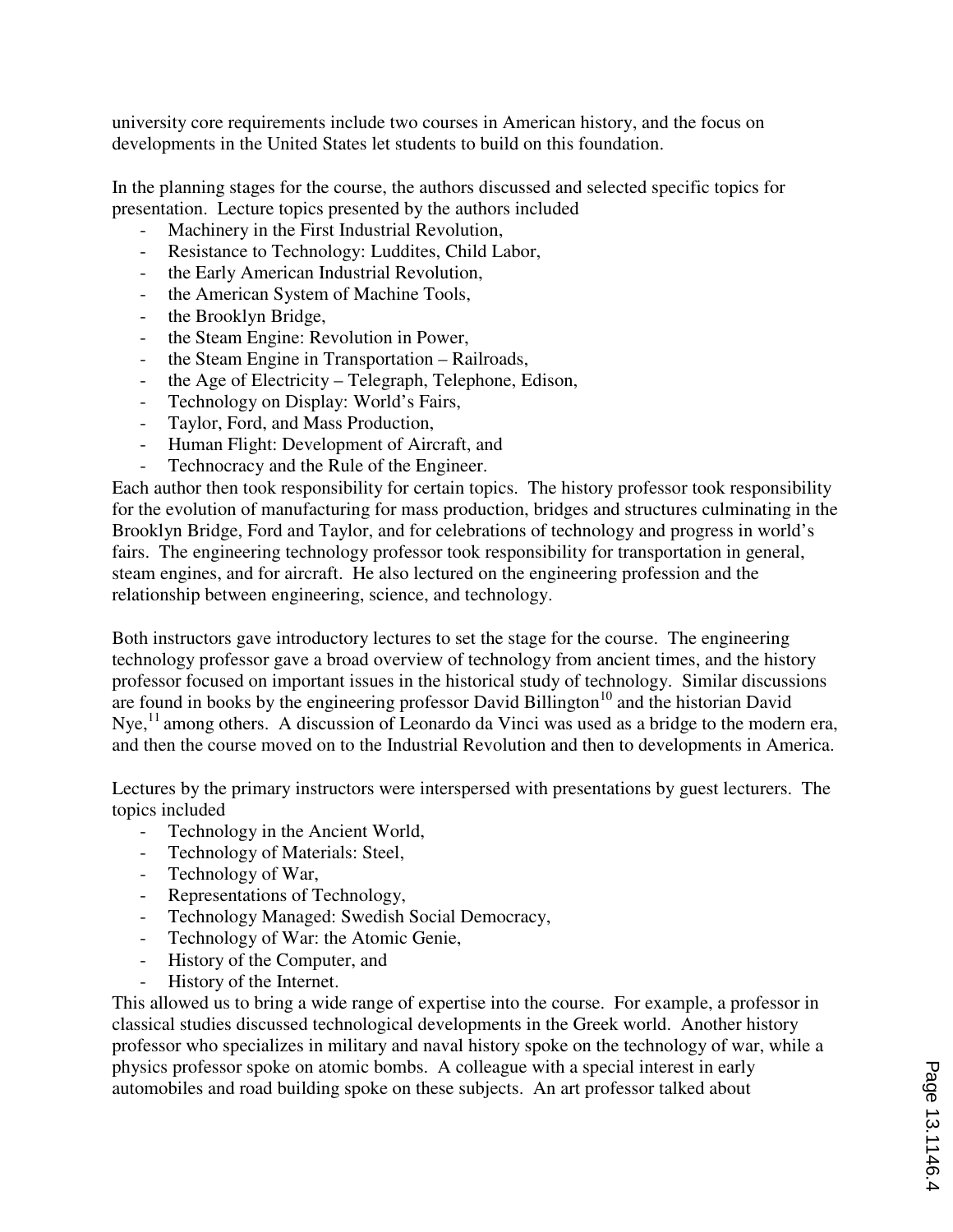representation of technology in art. Information technology was discussed by a professor from the School of Education who specializes in instructional technology. An international perspective was added by a visiting professor from Sweden. Each of the guests made a valuable addition to the course content with their unique perspective and made the course more interesting.

Some of the lectures were augmented with artifacts. An early American brass clock was used to show students the mechanism and demonstrate the escapement. An early sewing machine was shown to demonstrate the complexity of the device. An Edison phonograph was shown, as well as a radio from the 1930s. These artifacts gave students a visual reference and the opportunity to see how these devices work.

While the guest lectures brought additional dimensions to the course, most of the course was presented by the primary instructors. The topics were organized such that one instructor would be responsible for several consecutive class meetings, and then the other instructor would take over for a similar number of classes. This gave each instructor time to work on material without having to immediately present the material at the next class meeting. In general, each instructor stuck to their assigned material, rather than having both instructors present material on different aspects of the same topic.

Student were assigned readings from several books, including Cowan, A Social History of American Technology,<sup>12</sup> Smith and Gregory, Major Problems in the History of American Technology,<sup>13</sup> Petroski, <u>Invention by Design</u>,<sup>14</sup> and Bellamy, Looking Backward.<sup>15</sup> Cowan's text covered the overall period, Smith and Gregory, and Petroski were used for specific topics. Bellamy's landmark work of fiction was used to explore technological change and was the basis for a major course assignment. Additional readings were assigned from reserve material, and students were expected to use other library resources.

In addition to written sources, students viewed the movie Metropolis (1927). Bellamy's book gave an optimistic view of a future technological wonderland, where technology is a tool used to create a moral universe. As a counterpoint, the movie offers a horrifying view of technology as an agent of oppression and destruction.

Outside of the classroom, the course included a visit to a nearby private museum with an extensive collection of tools and a trip to the nearby Saturn automobile plant.

Assessment followed the standard pattern of history courses. Students were required to take midterm and final examinations with essay questions. They were also required to complete two papers, an analysis of one of the assigned texts (Bellamy) and a research paper. Both instructors evaluated all of the work and then reached a consensus on final grades.

Students were offered three options for research paper topics. The first option required them to trace the development of a specific technology over time as recorded in the Scientific American. This publication, going back to 1845, was available in the university library on microfilm. The second option focused on World's Fairs as showcases for the technology of the future, and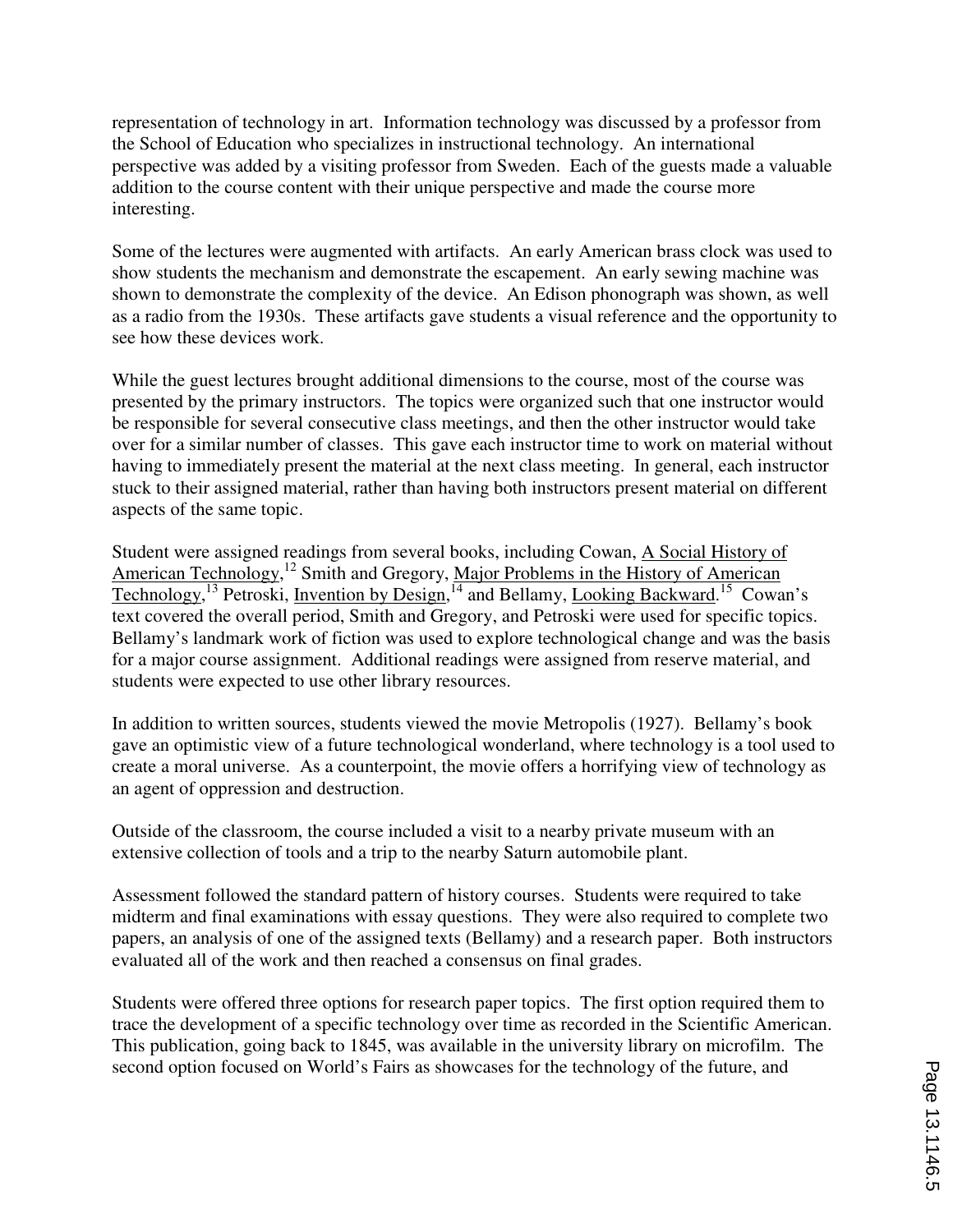students could examine one of these fairs to explore its vision of technology and the reaction of the visitors. Finally, students could select a specific form of technology and explore its impact.

The examination questions demonstrate the goals of the course. These questions asked students to explore the development of specific technologies, ranging from the spinning jenny to the airplane, and their effects, both positive and negative. Students were asked to look at the development of technology, and one question asked students to contrast the idea of the heroic lone inventor with the actual process of development.

### **Students**

The course attracted a reasonable number of students. The majority of the class fit into two groups of roughly equal size, one of history majors and the other from the honors program. A few engineering technology majors, who used this class as an alternative to our introductory course for first semester students, were also in the course. The honors students were drawn from majors across the university, and this diversity of backgrounds was unique for upper division classes and, for the instructors, an enjoyable feature of the course.

The students seemed to find the material interesting and enjoyable. Students had the opportunity to choose their term paper topics, and their choices gave evidence that the students were able to relate the material to their own areas of interest. In one example, a student majoring in music proposed the early electronic musical instrument, the theremin, as the topic for the paper. The paper was well done, and brought together for that student their area of interest and the study of technology.

### **Teaching Technological Literacy through the History of Technology**

The material presented in the course fits well with two of the three dimensions of technological literacy. Other than requiring the basic use of information technology tools for finding and processing information, a history of technology course is unlikely to adapt well to teaching capabilities. However, the material is admirably suited for teaching the dimensions of knowledge and ways of thinking and acting. Case studies from history are well suited to showing how technology is developed. These examples show the role of individuals, organizations, and governments in developing technology, and show the wide range of possible paths for technological development. Case studies from history can show both why the concept of technological determinism is popular and how, despite perceptions, people can and do exert control over the process of technological development. While case studies from any era can be used, examples from the recent past will give students insight into current patterns for technological change, and hopefully give students insight into the near future as well.

While teaching the history, one can also teach about how certain technologies work at a basic level. In the process, one can explore both the scientific principles that explain why something works and also the arbitrary decisions made by people in the design and development process. The concept of technological momentum can be explored through discussion of standard components, for example, and students can be shown how, once a standard is established, this can constrain development.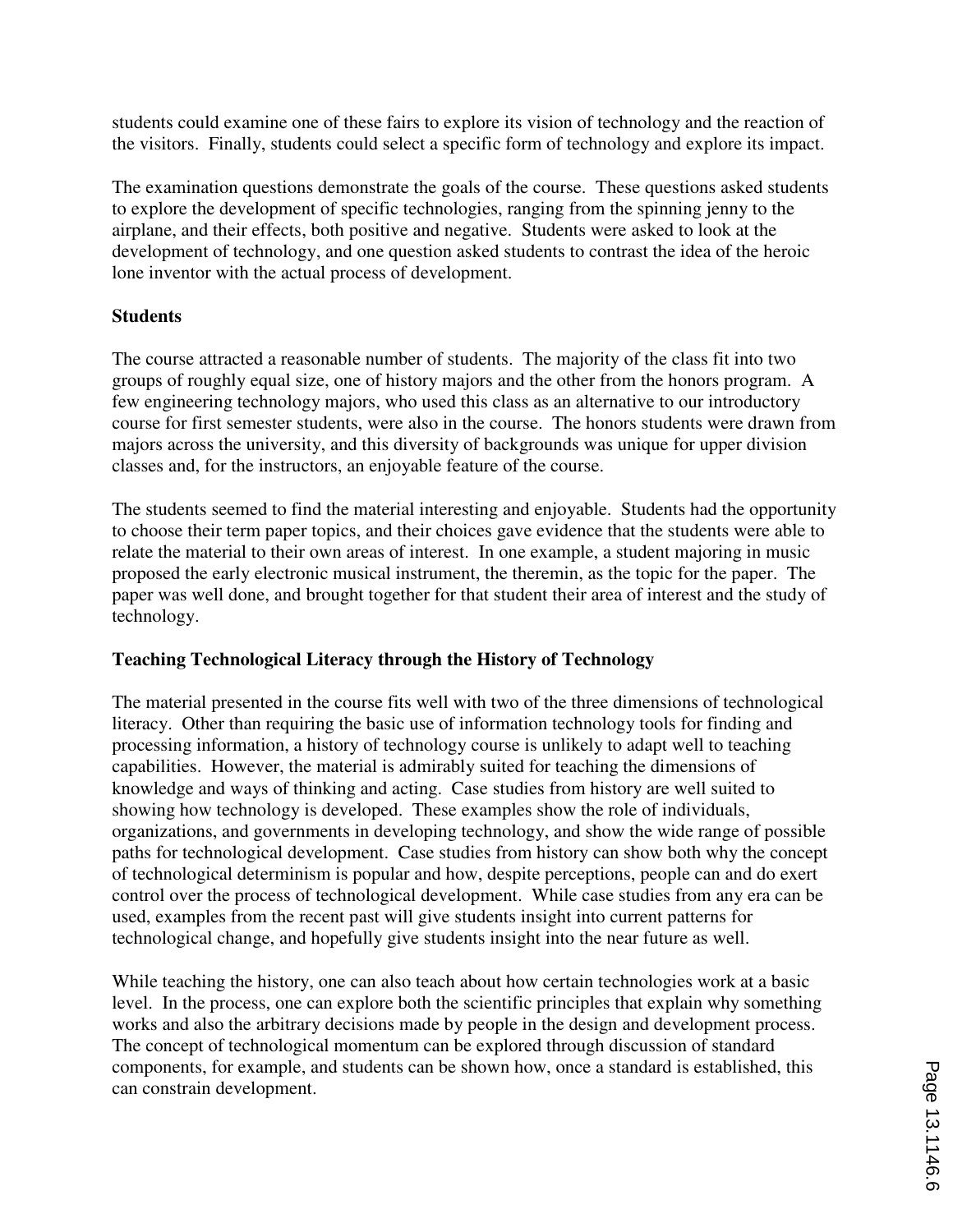Finally, ways of thinking and acting includes helping people learn how to participate effectively in making decisions as a community about technology. Again, case studies can demonstrate how people have been effective in controlling or even stopping a technological project or development that seemed to the technological determinist to be unstoppable. Also, the course can give examples where societal concerns hindered development of a desirable technology.

To adapt the course to focus on technological literacy, topics for in-depth discussion should be selected to focus on specific aspects of technological literacy. One option is for the overview section to be extended to reach the present, and then certain topics would be singled out for more attention. The technology of pesticides, notably DDT, could be used as a case study of an initially accepted technological development that was later abandoned when people realized that the chemical had unintended and destructive effects on the environment and enough people pushed for change. Nuclear power generation technology would be another good example for exploring issues between people and technology. Care needs to be taken to ensure that students get the broad picture of the history of technology while also considering specific issues from technological literacy.

Another option for adapting this course to teaching technological literacy would be to add more material about the forms of technology being discussed in the historical context. This effort could include physical demonstrations and other exercises that would help the students grasp the technological issues being discussed. While the primary delivery mode is likely to be the lecture format, some class time spent doing something other than lecture is likely to make the course more attractive to students.

This course was taken primarily by people who were not majoring in the engineering area. Both authors would note that the study of the material covered in the course would be useful to engineering students. This holds whether the course is taught in its original lecture format or if it is modified to better support the goal of developing technological literacy through additions such as demonstrations and laboratory exercises.

#### **Lessons from the Course**

In this initial offering, the authors each took on different topics. An alternative that appeals to the engineering author would be to have each instructor discuss the same topic, with each playing to their own strengths. When this course was offered, the engineering technology professor had the task of talking about railroads. In this discussion, the first transcontinental railroad merited attention, and this is a topic that would interest both an engineer and a historian who was interested in teaching such a course. It fits the background of an engineer to focus on the technological aspects. An engineer can also discuss economic and social issues, which takes the engineer into the historian's area of expertise. While the engineer can develop expertise in this area, it would be wise to have a professor with credentials in history who already has expertise in that area address issues such as the financial and political scandals associated with the transcontinental railroads and their construction companies.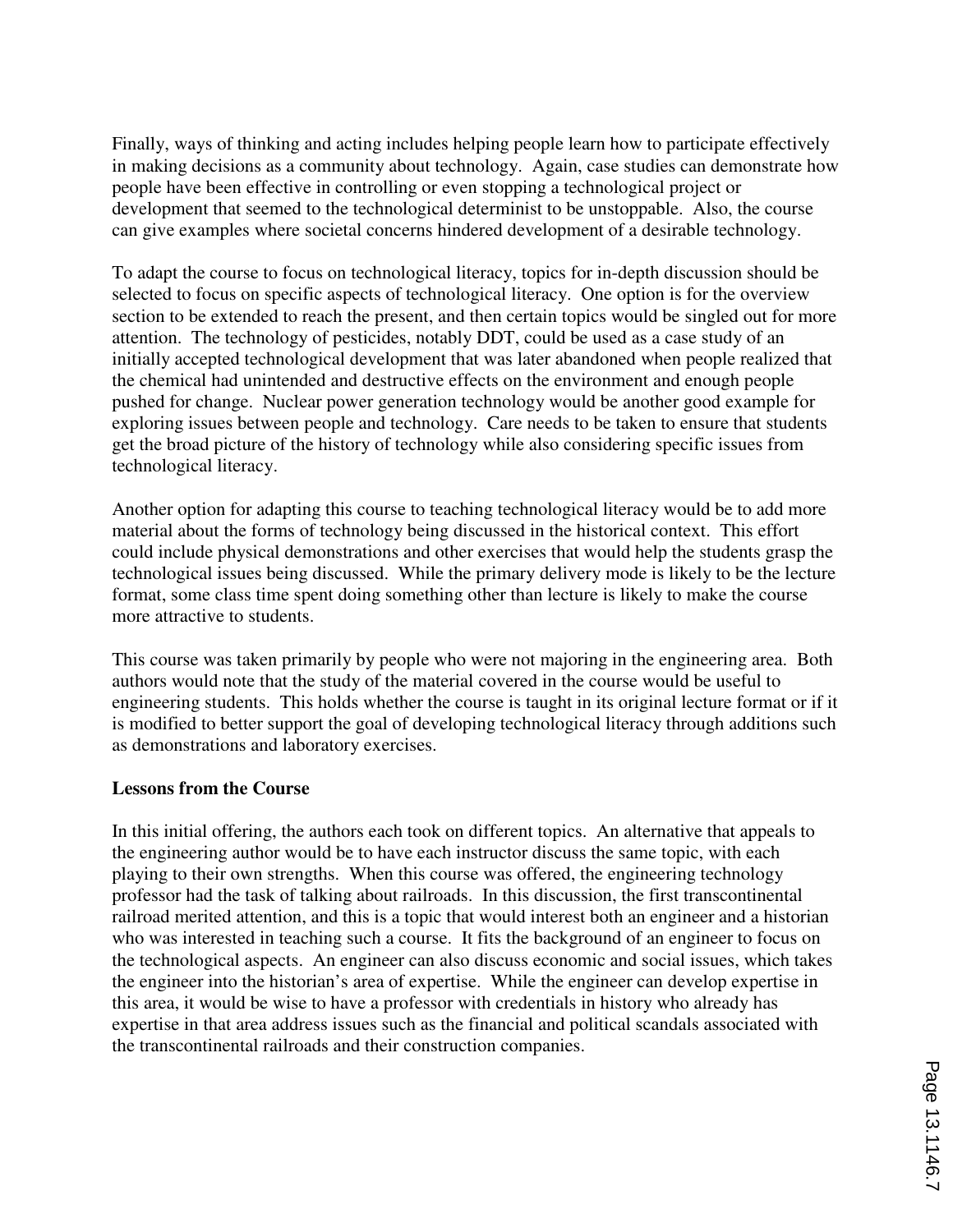As the historian should take the lead in some areas, the person with engineering knowledge should look to support the historian on technological aspects. The engineer's background prepares them to address technology, engineering, and the science involved in the engineering work. For example, in our division of topics, the historian took on the development of large scale manufacturing. In doing the course again, the engineering author would want to present material, ideally including demonstrations of machine tools and manufacturing processes, designed to augment the historian's presentation. Having worked through this course once as a team, the authors would be better prepared to work together on the same topics and to recognize where each could best help the other.

In an ideal division of labor, a historian with an interest in economic history would focus on economic and social aspects, and put the topic in the broader context of society at the time. For the history professor, this may be a chance to talk in more depth about areas of interest that can only be discussed briefly in other courses. For example, the author from the history department teaches American history courses which are a required part of the general education core. The core courses allow the professor to present the basics, but do not allow much opportunity to go into details. The history of technology course allows one to spend more time on these topics, which can be an opportunity to teach in one's own area of interest.

With the history professor taking the lead on economic and social issues, the engineer would be able to focus on the technology – how it works, what people had to do to make it work, and why the people made decisions as they did when creating the technology. The engineer is prepared to discuss limitations, such as constraints imposed by the load capacity of materials available at a given time or by other factors. The engineer should be prepared to discuss arbitrary decisions made in the design process, and how a once arbitrary decision can become an accepted standard, and how in turn those standards can become limits for later designs. The engineer should discuss how time and money constraints affect the development of a technology, and how getting something done within these constraints pushes the designer to an acceptable result that works but may have significant room for improvement. For a professor who is accustomed to teaching engineering analysis courses such as thermodynamics or machine component design, this is a significant shift from teaching how to analyze something given in detail to how we get to that something to be analyzed, and is similar to the shift necessary to go from analysis to design courses. Also, it is a departure from the standard compartments of engineering analysis courses to teaching about a specific technology, such as railroads or aircraft. Having the engineering instructor focus more on these aspects would contribute to developing the technological literacy of the students. This could also lead to some hands-on exercises that would give students greater insight into aspects of technology as well as being enjoyable for the students.

The authors note that, while a division of primary responsibility is ideal, the two instructors must not work in isolation. The person with engineering expertise needs to have a degree of knowledge about social and economic issues, and the historian needs to know something about the technology. With the instructional team approach, each has an expert in the other field to turn to for help in developing their own knowledge. Course development should be an iterative process, where the instructors review the assignments of topics or aspects of the same topic, and revise the plan for presentation and division of labor. Both should look for opportunities to use their expertise to support each other, and should be open to passing topics to the other instructor.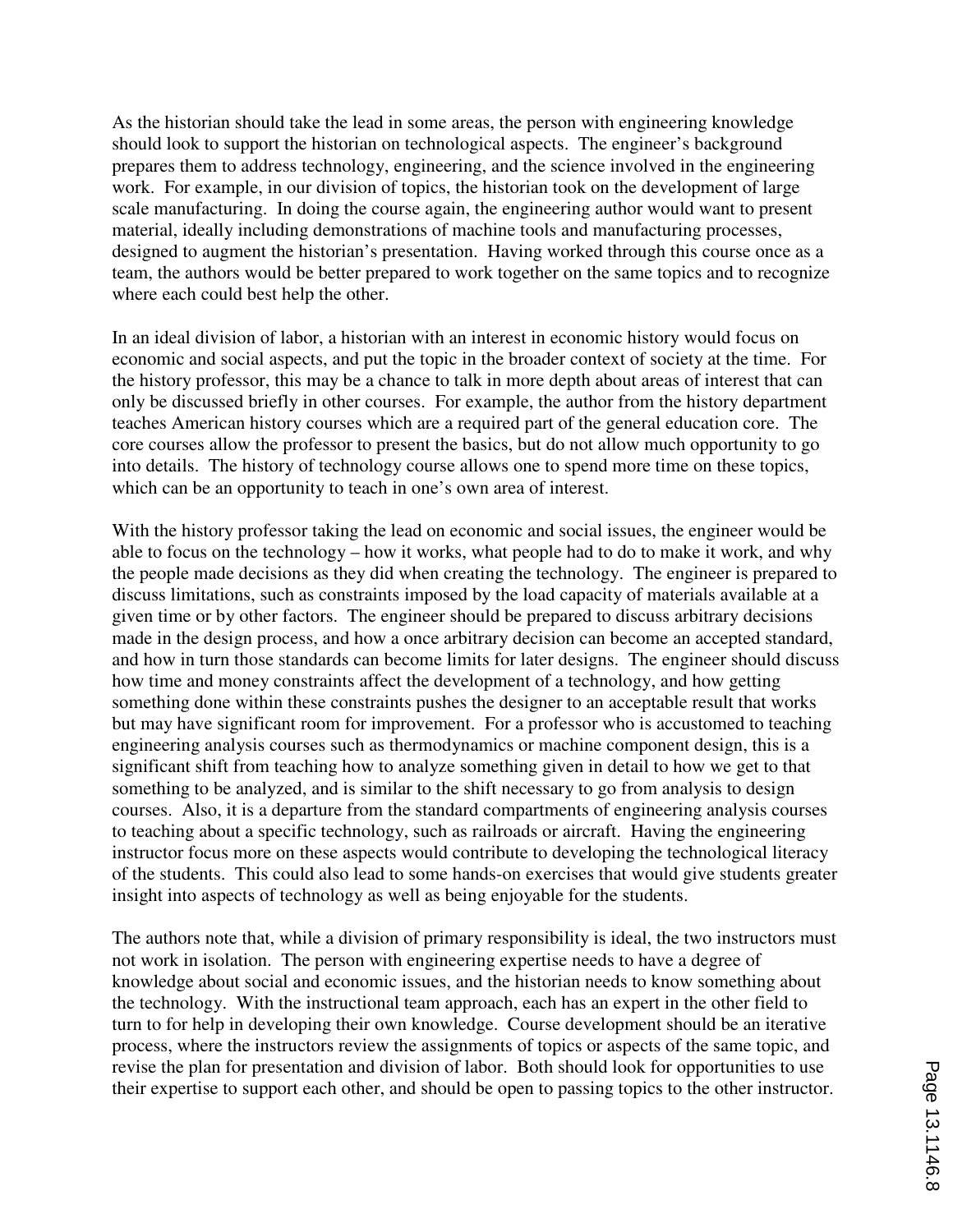Teaching such a course has its rewards. The authors of Technically Speaking note that, while engineers are trained in specific areas of technology (capabilities), often engineers need to learn more about the other areas of technological literacy.<sup>16</sup> Preparation for this course gave the engineering author a better understanding of these other aspects and a better perspective for teaching engineering subjects. For the engineering author, this experience brought an important element of understanding of engineering and technology that had not come directly from his engineering education, which made this a very positive experience.

#### **Challenges**

This course was offered under an honors program which emphasized team-based instruction. The team based approach worked very well with this course. There are historians, such as Merritt Roe Smith, Thomas Hughes, David Nye, and Ruth Schwartz Cowen, who are recognized for their expertise in the history of technology. Likewise, there are engineering professors who have been recognized for their writings in this area, such as Henry Petroski, David Billington, and John Landis. While an engineer or a historian can work in this area and develop a course on their own, it is a significant challenge to develop knowledge and expertise in both engineering and history. The structure of the academic environment does not allow professors much opportunity to stray beyond the boundaries of their own field. For those interested in developing a course addressing technological literacy though the history of technology and who are limited in the time that they can devote to this effort, the authors recommend that this be approached as a multidisciplinary project with a team of instructors. With this arrangement, one person does not have to do it all, as each member of the team has already developed expertise in their own area.

A critical issue for this course in particular and team-based, multidisciplinary instruction in general is institutional support. The institution must be receptive to and supportive of efforts by faculty from different disciplines to come together to work on an innovative single course. The institution must have a mechanism to allow two instructors to be assigned to the same course. The institution must have a mechanism to allow for guest lecturers, and to compensate these guests for their effort. The instructors and the students must have access through the university library, either on-site or electronically, to reference materials. Visual aides, both still images and videos, are needed to teach this subject. The instructors must have support in preparing materials, equipment such as scanners and classroom projection systems, and general support with instructional technology.

The instructional team approach is not a common arrangement at universities. When this course was first offered, we had this option through the university's honors program. After this offering, there was a change in administration. Reflecting general trends in state supported higher education, the new administration focused on increasing efficiency and maximizing enrollment. Instructors had to be used as efficiently as possible, and innovations such as teambased instruction had to be abandoned. The authors regret that they were not able to make a successful argument in this environment to continue with this sort of arrangement. The authors would argue against an arrangement that, while allowing for an instructional team, would only credit each instructor with one part of a course for their teaching load. While neither instructor was required to develop and present all of the material, there are additional time demands on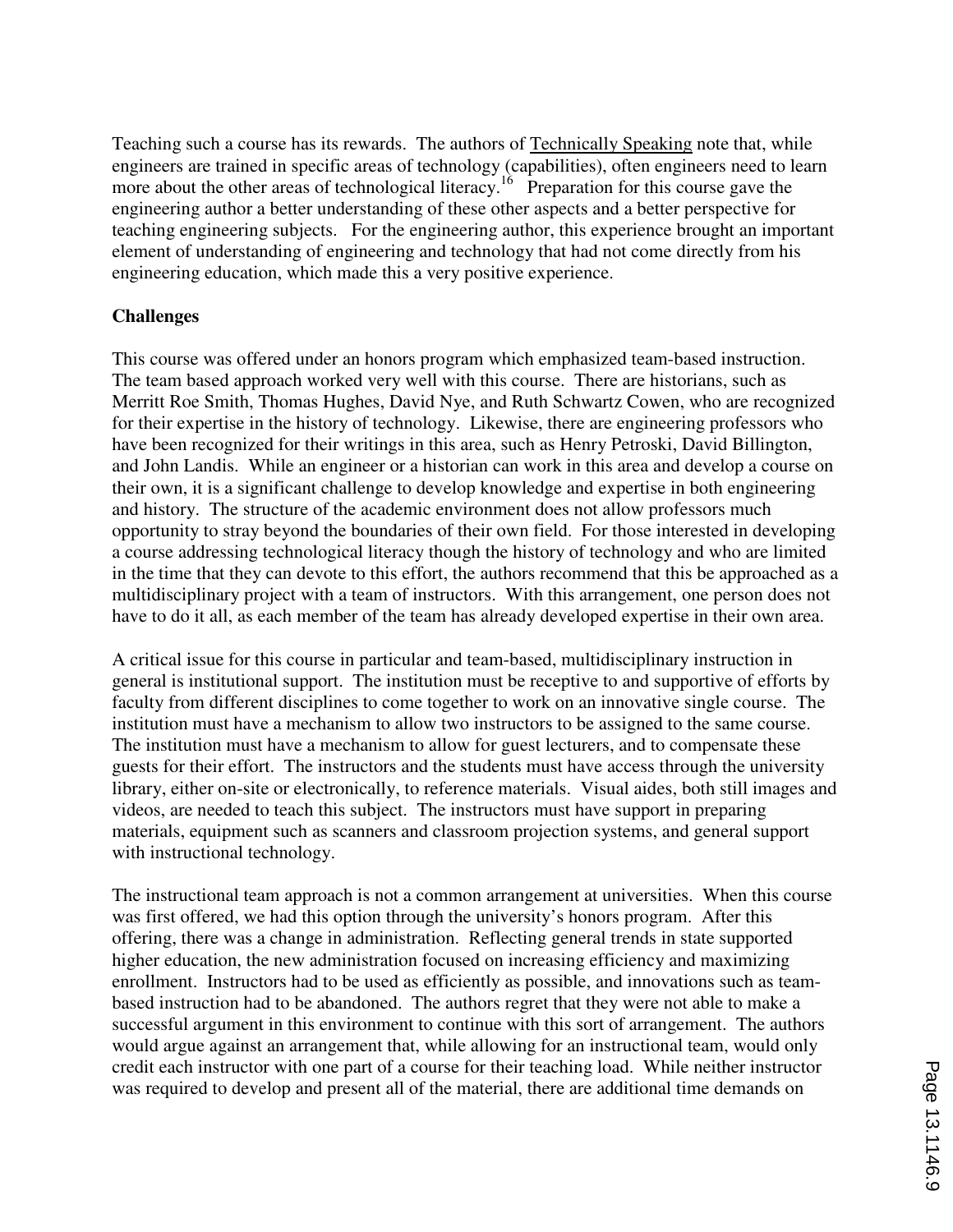each member of the instructional team, and we found that the work load necessary to coordinate instruction, grading, etc., was equivalent to teaching a regular course for each instructor. For a team-based course to be attractive to prospective instructors and to fairly compensate instructors for their work, this needs to be counted as a full course for each instructor.

While institutional considerations support the traditional single instructor arrangement, we would argue that, for such a multidisciplinary course, it is valuable not only to have an instructional team but to expand the team with guest lecturers and, possibly, faculty from areas of interest who would have greater involvement. Both authors recommend having other professors come in and give guest lectures in their areas of expertise. These guests must be offered some compensation from the institution for their efforts. If possible, more involvement than would be expected from guest lecturers would be welcome from faculty with expertise in areas such as sociology, economics, or business. In expanding the team, it is doubtful that all of the instructors could have an equal role. Another model for inclusion would be needed for instructors who would be more involved than a guest lecturer, but less than one of the primary instructors.

While the authors would be pleased to have been able to establish this one semester course on a regular basis, it could be expanded to, at least, a two course sequence. If more members were added to the instructional team, it is unlikely that all instructors could have sufficient time in a single course. With two courses, one course could focus on the history of technology, and the companion course could include other aspects of technological literacy. For example, a second course could include a technology dissection lab, such as those offered by Ollis,<sup>6</sup> or a design project. To do this, one must attract enough students who would need these courses in their degree program and must keep their interest for the course sequence. Some capstone experience that would be both educational and enjoyable should be reserved for the second course to encourage students to complete the full sequence.

Going beyond the regular courses, this sequence could be linked to a summer program with travel. One useful option would be a visit to museums and industrial archaeology sites in the United States or abroad. At one point, one of the authors attempted to arrange such a program for students to go to Britain and visit sites from the Industrial Revolution. For a general effort in technological literacy, another useful option would be to expand beyond plant visits in the region to visiting modern industrial sites in other countries. At our institution, one professor in our engineering technology department has developed a relationship with a university in Taiwan. A program to take students to Taiwan would fit this partnership and would fit nicely with efforts to teach technological literacy. Again, institutional support is vital for such a program.

### **Conclusions**

The authors, one from the history department and the other from engineering technology, worked together to teach a course in the history of technology. The course as offered met many of the goals set for helping students develop technological literacy. For both authors, this was a challenging, and also enjoyable, experience. Given the multidisciplinary nature of the material, the authors both recommend that more than one instructor be assigned to the course. With the necessary institutional support, such a course can be developed that will interest students and help them to develop technological literacy.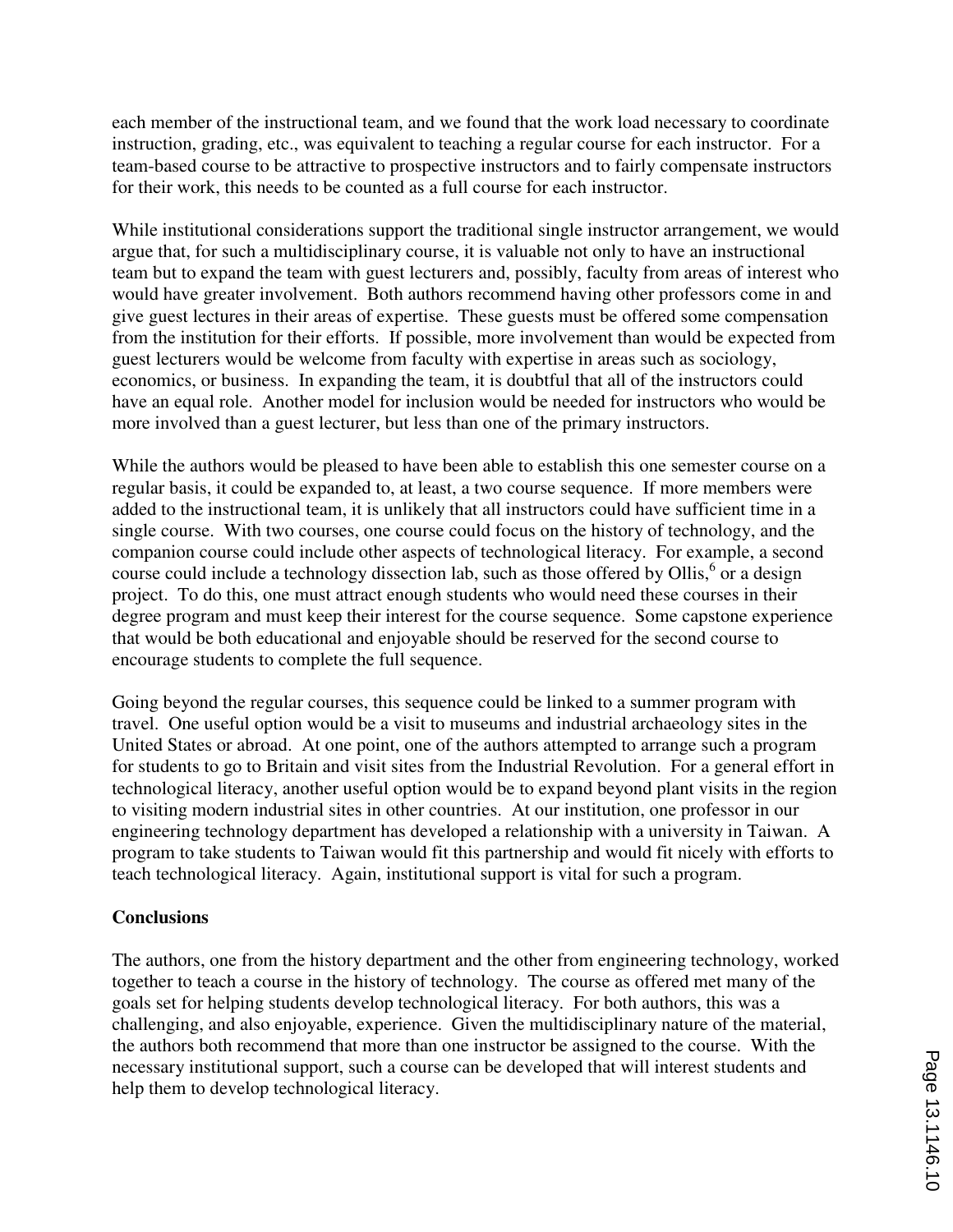### **Acknowledgements**

The authors would like to acknowledge their colleagues at the university who helped make this course a success. Aileene Phy-Olsen, formerly director of the Honors Program, gave the necessary approval for this to be offered as an honors course and gave valuable support throughout the process. Many of our faculty colleagues gave generously of their time to present lectures in this course, and we want to thank Kell Black, Department of Art, John Butler, Biology Department and formerly Vice President for Academic Affairs, Art Carpenter, Physics Department, Mark Hunter, formerly with the School of Education, Malcolm "Kip" Muir, formerly chair of the Department of History and Philosophy, and Tim Winters, Department of Languages and Literature. We also want to thank a visiting professor from Sweden, Margareta Wolf, who also gave lectures in the course. We would also like to thank the Saturn Corporation for allowing the class to tour their plant in Spring Hill, Tennessee, and Mr. Hunter Pilkinton, sadly now deceased, for his hospitality in letting our group tour his personal museum, the World of Tools, in Waverly, Tennessee. Finally, we would like to thank the students who took the course.

#### Bibliography

- 1. Technically Speaking Why All Americans Need to Know More About Technology, National Academy Press, Washington, DC, 2002.
- 2. ISBN 0-309-08262-5.Ibid, pg 17.
- 3. Krupczak, John, and David F. Ollis, Improving the Technological Literacy of Undergraduates Identifying the Research Issues, National Science Foundation, 2005.
- 4. Ollis, David, and Greg Pearson, What is Technological Literacy and Why Does It Matter?, Paper No. 2006-695, Proceedings of the 2006 American Society for Engineering Education Annual Conference & Exposition.
- 5. Krupczak, John, and David Ollis, Technological Literacy and Engineering for Non-Engineers: Lessons from Successful Courses, Paper No. 2006-744, Proceedings of the 2006 American Society for Engineering Education Annual Conference & Exposition.
- 6. Ollis, David, Technological Literacy: Connecting through Context, Content, and Contraption, Proceedings of the 2005 American Society for Engineering Education Annual Conference & Exposition.
- 7. Carlson, W. Bernard, Technological Literacy and Empowerment: Exemplars from the History of Technology, Paper No. 2006-1182, Proceedings of the 2006 American Society for Engineering Education Annual Conference & Exposition.
- 8. Blake, John W., Introducing Engineering and Technology to Non-Majors: Benefits, Challenges, and Opportunities in Offering a Technological Literacy Course, Paper No. 2007-2594, Proceedings of the 2007 American Society for Engineering Education Annual Conference and Exposition.
- 9. 1999-2000 University Bulletin, pg 137-8.
- 10. Billington, David P., The Innovators: the Engineering Pioneers Who Made America Modern, John Wiley & Sons, NY, 1996. ISBN 0-471-14096-1.
- 11. Nye, David, Technology Matters Questions to Live With, MIT Press, Cambridge, MA, 2006. ISBN 0- 262-14093-4.
- 12. Cowan, Ruth Schwartz, A Social History of American Technology, Oxford, 1997. ISBN 0-19-504605-6.
- 13. Smith, Merritt Roe, and Gregory Clancey, Major Problems in the History of American Technology, Houghton Miflin Co., Boston, MA, 1998. ISBN 0-669-35472-4.
- 14. Petroski, Henry, Invention by Design, Harvard University Press, Cambridge, MA., 1996. ISBN 0674463677
- 15. Bellamy, Edward, Looking Backward, Applewood Books, 2000. ISBN 155709506X